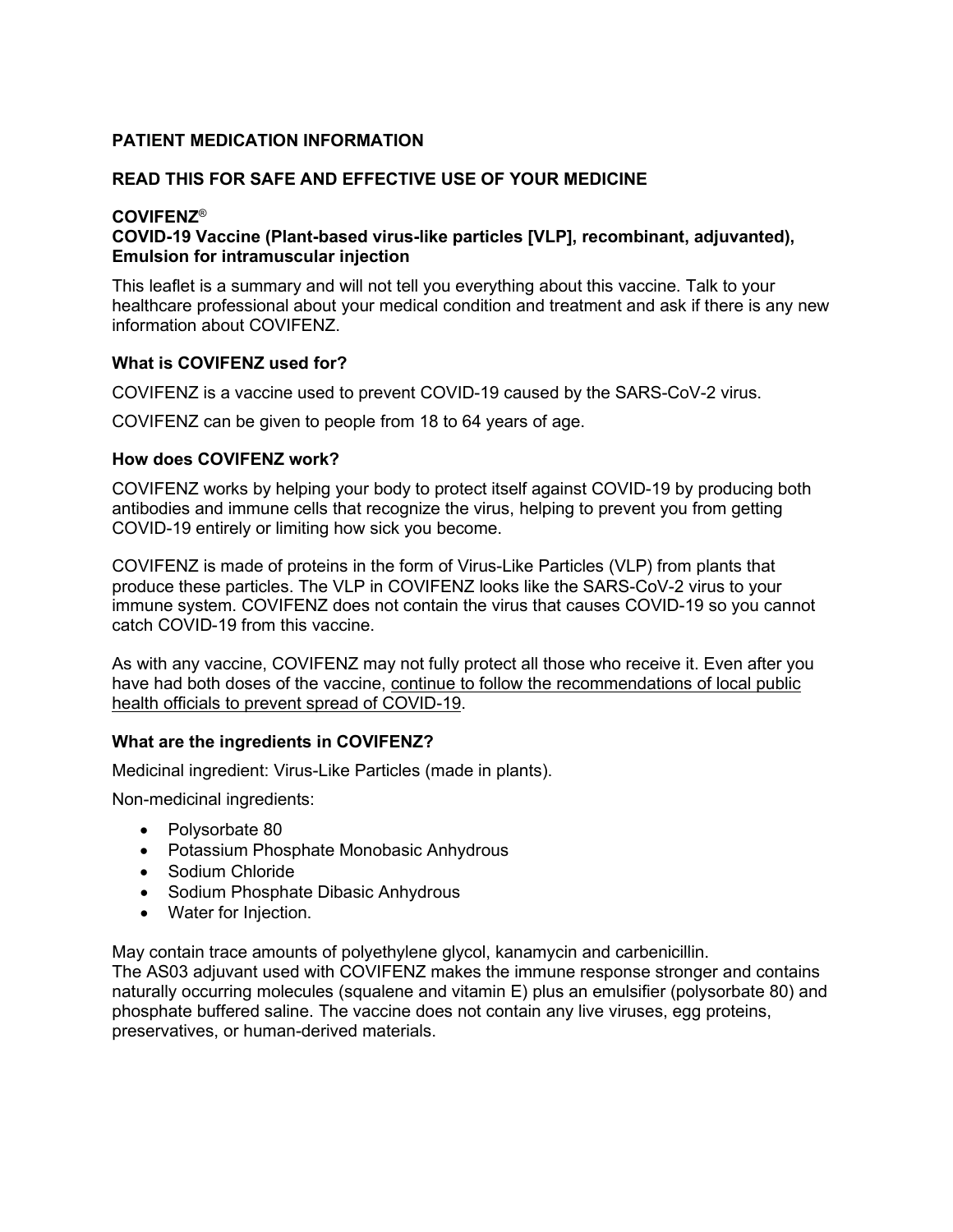### **COVIFENZ comes in the following dosage form:**

The mixed vaccine is a whitish to yellowish homogeneous milky liquid emulsion in a multidose vial. Each dose is 0.5 mL and contains 0.25 mL (3.75 mcg) of virus-like particles (VLP) SARS-CoV-2 spike protein, adjuvanted with 0.25 mL of AS03.

### **You should not receive COVIFENZ if:**

- you are allergic to any of the ingredients in this vaccine (see **What are the ingredients in COVIFENZ?**)
- you had an allergic reaction after a previous dose of this vaccine
- you have any symptoms that could be due to COVID-19. Talk with your healthcare professional about your symptoms and getting a COVID-19 test. Your healthcare professional will advise you when you are able to receive the vaccine.

#### **To help avoid side effects and ensure proper use, talk to your healthcare professional before you receive COVIFENZ. Talk about any health conditions or problems you may have, including if you:**

- have had any problems following previous administration of COVIFENZ such as an allergic reaction or breathing problems
- have any other allergies
- have a weakened immune system due to a medical condition or are on a medicine that affects your immune system
- are feeling nervous about the vaccination process or have ever fainted in association with an injection
- have a bleeding problem, bruise easily or use a blood thinning medication
- are pregnant, think you may be pregnant, or plan to become pregnant
- are breastfeeding.

### **Other warnings you should know about:**

It may take at least 7 days after the second dose of COVIFENZ to develop an optimal protection against COVID-19. As with any vaccine, COVIFENZ may not fully protect all those who receive it.

#### **Tell your healthcare professional about all the medicines you take, including any drugs, vitamins, minerals, natural supplements, or alternative medicines.**

There is no information on the use of COVIFENZ with other vaccines.

Tell your healthcare professional if you have recently received any other vaccine.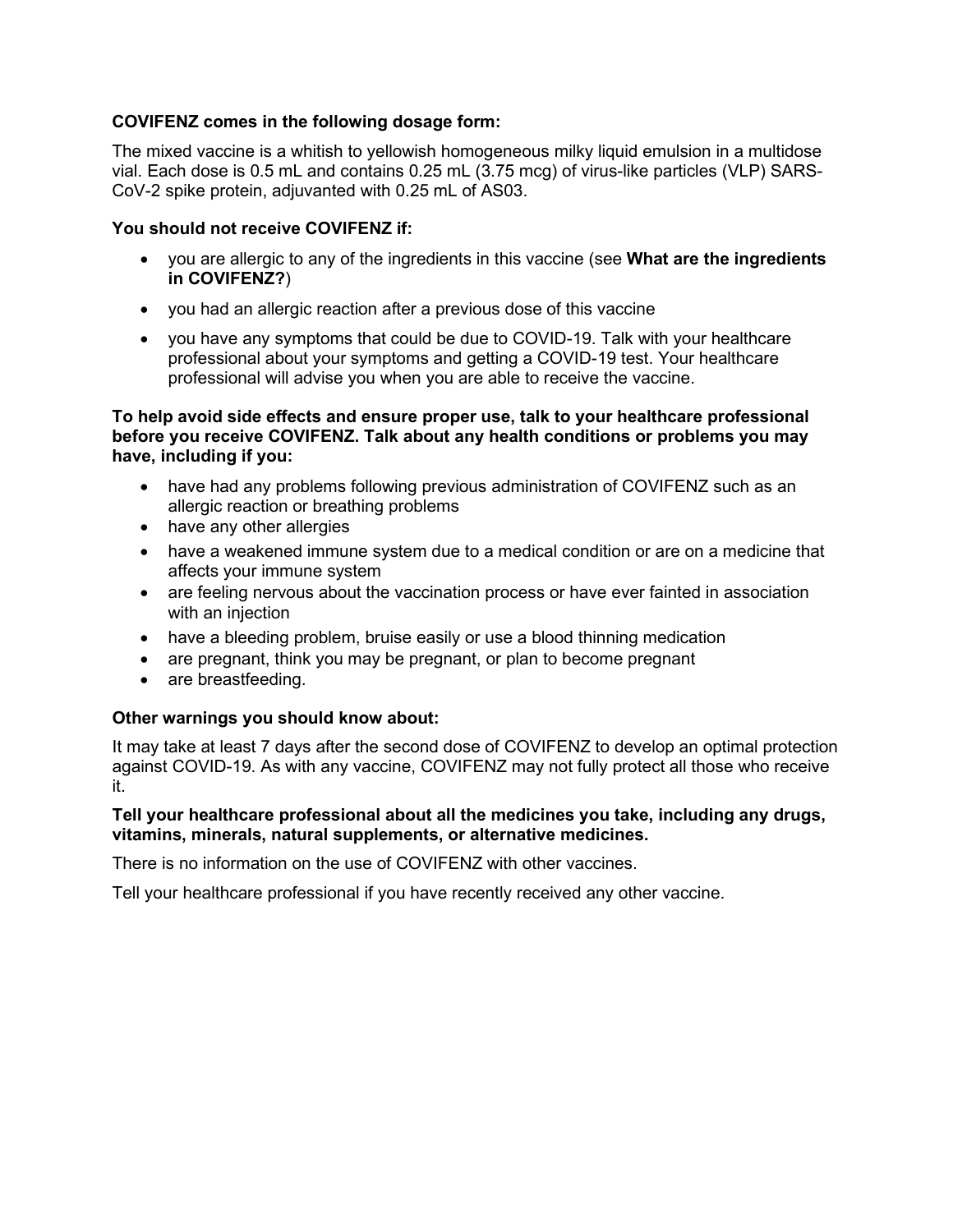### **How COVIFENZ is given:**

## **Usual dose:**

COVIFENZ is given as an injection of 0.5 mL into a muscle of your upper arm.

You will receive 2 injections, given 21 days apart. It is very important that you return for the second injection, or the vaccine may not work as well. If you have received a first dose of COVIFENZ, you should receive COVIFENZ as a second dose to complete the vaccination series.

If you have any further questions on the use of COVIFENZ, ask your healthcare professional.

### **Overdose:**

In the event of suspected overdose with COVIFENZ, contact your regional poison control centre.

# **Missed Dose:**

If you forget to go back to your healthcare professional at the scheduled time for your next dose, ask your healthcare professional for advice.

## **What are possible side effects from using COVIFENZ?**

Like all vaccines, COVIFENZ may cause side effects, although not everybody gets them.

The following are common or very common side effects. Most of these side effects are mild and do not last long. Tell your doctor if you have side effects that bother you:

### **Very common (may affect more than 1 in 10 people)**

- injection site pain, swelling, redness
- headache
- fatigue (feeling tired)
- generally feeling unwell or uneasy
- muscle or joint aches / pain
- chills
- joint aches/pain
- swelling in the neck
- swelling in the armpit

### **Common (may affect more than 1 in 100 people and up to 1 in 10 people)**

• fever

These are not all the possible side effects that you may have when taking COVIFENZ. If you experience any side effects not listed here, tell your healthcare professional.

Your vaccination provider may ask you to stay at the place where you received your vaccine for at least 15 minutes to 30 minutes for monitoring.

Should you develop any serious symptoms or symptoms that could be an allergic reaction, seek medical attention right away. Symptoms of an allergic reaction may include: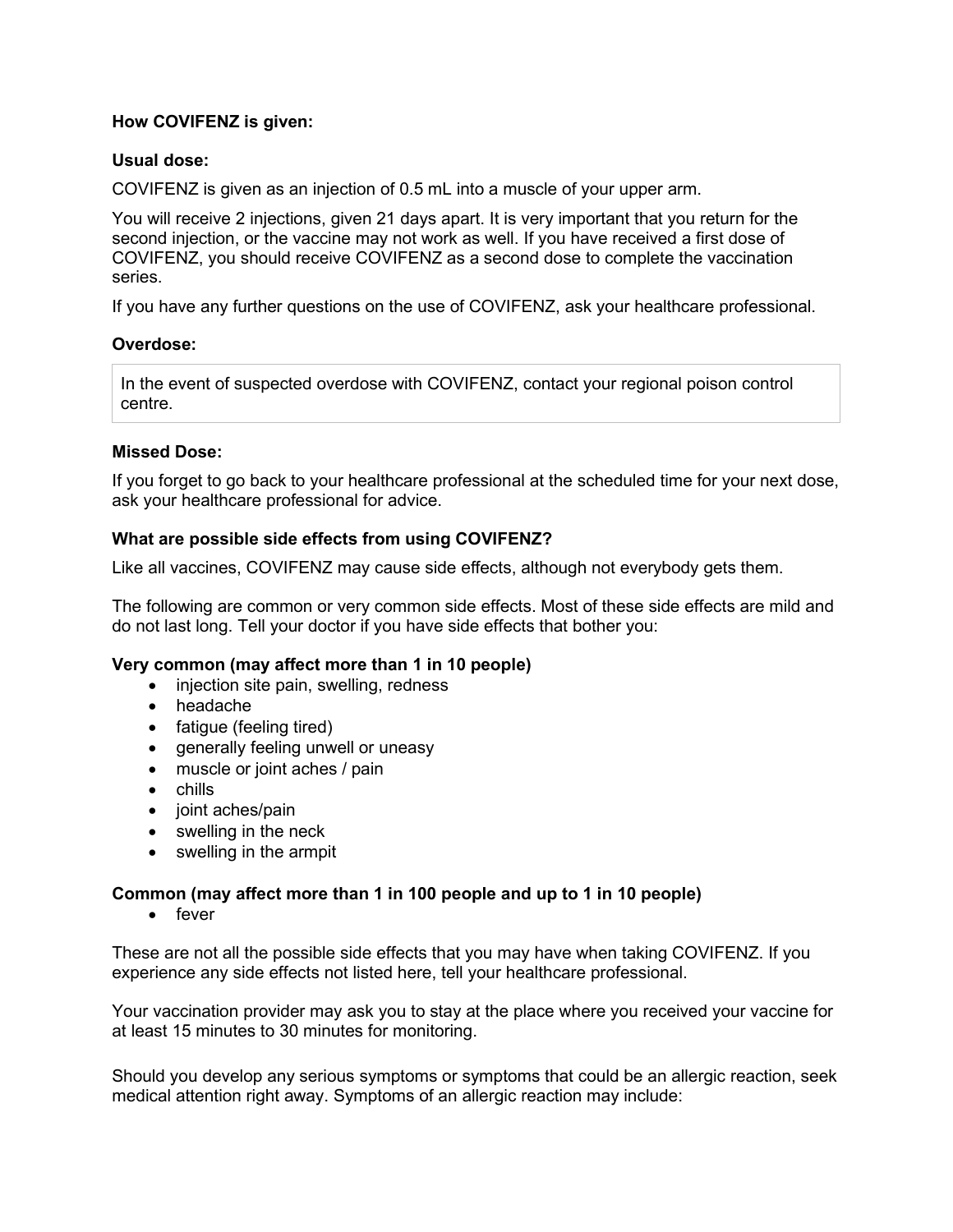- hives (bumps on the skin that are often very itchy)
- swelling of the face, tongue, or throat
- difficulty breathing
- a fast heartbeat
- dizziness and weakness

There is a remote chance that COVIFENZ could cause an allergic reaction. If you experience a severe allergic reaction, call 9-1-1 or go to the nearest hospital.

## **Reporting Suspected Side Effects for Vaccines**

**For the general public:** Should you experience a side effect following immunization, please report it to your healthcare professional.

Should you require information related to the management of the side effect, please contact your healthcare professional. The Public Health Agency of Canada, Health Canada and Medicago Inc. cannot provide medical advice.

**For healthcare professionals:** If a patient experiences a side effect following immunization, please complete the Adverse Events Following Immunization (AEFI) Form appropriate for your province/territory [\(https://www.canada.ca/en/public-](https://www.canada.ca/en/public-health/services/immunization/reporting-adverse-events-following-immunization/form.html)

[health/services/immunization/reporting-adverse-events-following-immunization/form.html\)](https://www.canada.ca/en/public-health/services/immunization/reporting-adverse-events-following-immunization/form.html) and send it to your local Health Unit.

## **Storage:**

COVIFENZ should be stored, supplied, and administered by a healthcare professional. Keep out of reach and sight of children.

### **If you want more information about COVIFENZ:**

- Talk to your healthcare professional.
- Find the full product monograph that is prepared for healthcare professionals and includes this Patient Medication Information by visiting the Health Canada website [\(https://www.canada.ca/en/health-canada/services/drugs-health-products/drug](https://www.canada.ca/en/health-canada/services/drugs-health-products/drug-products/drug-product-database.html)[products/drug-product-database.html\)](https://www.canada.ca/en/health-canada/services/drugs-health-products/drug-products/drug-product-database.html), the manufacturer's website [www.COVIDVLP.com,](http://www.covidvlp.com/) or by calling 1-800-622-6067.
- The Patient Medication Information is also available by scanning the QR code on the label.

This leaflet was prepared by Medicago Inc.

M medicago

Last Revised: February 24, 2022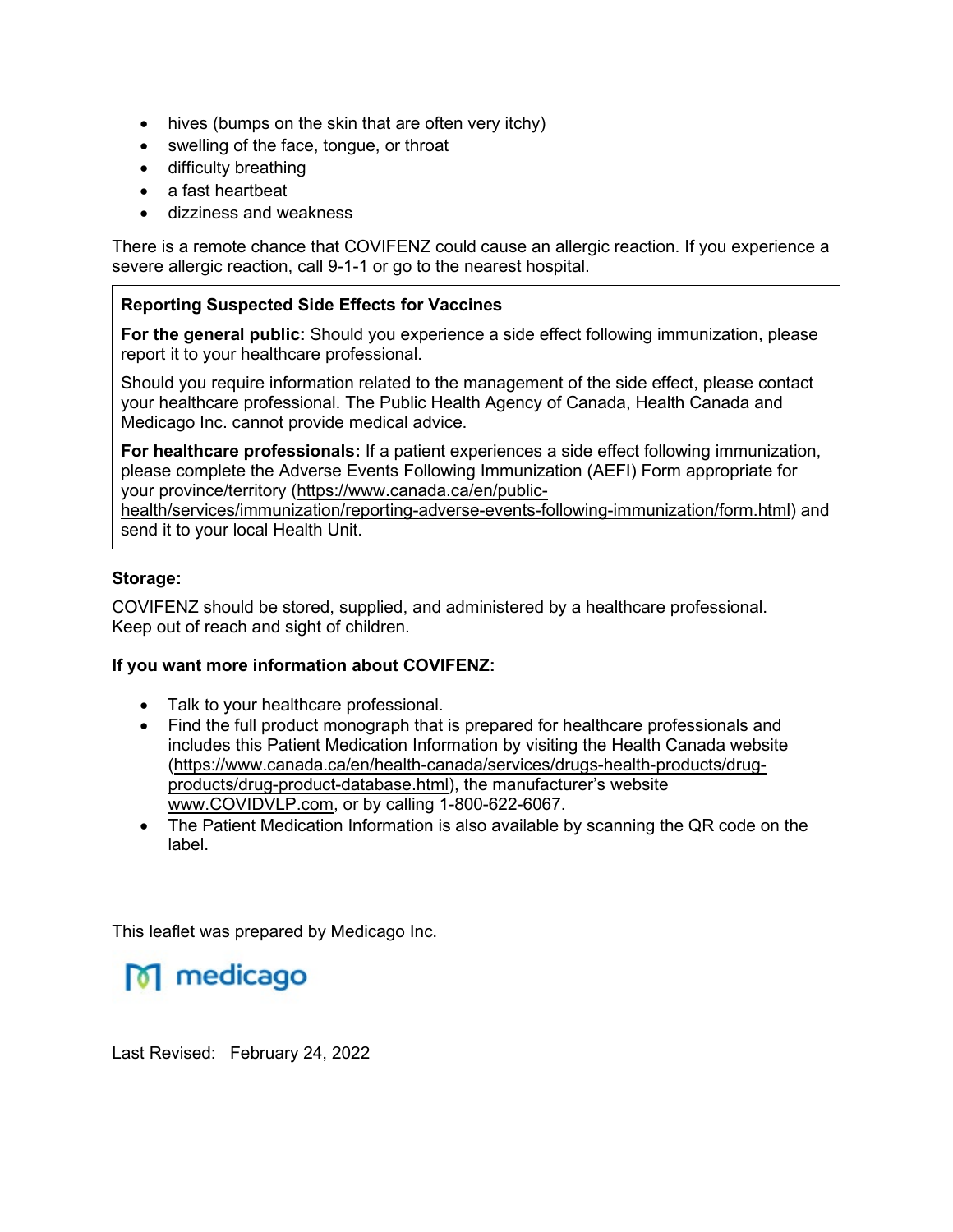# **Instructions for Use**

## **The following information is intended for healthcare professionals only:**

## **Preparation for Administration:**

Check the expiry date on the antigen and adjuvant vials. Mixing of the COVIFENZ antigen with the adjuvant is required prior to administration.

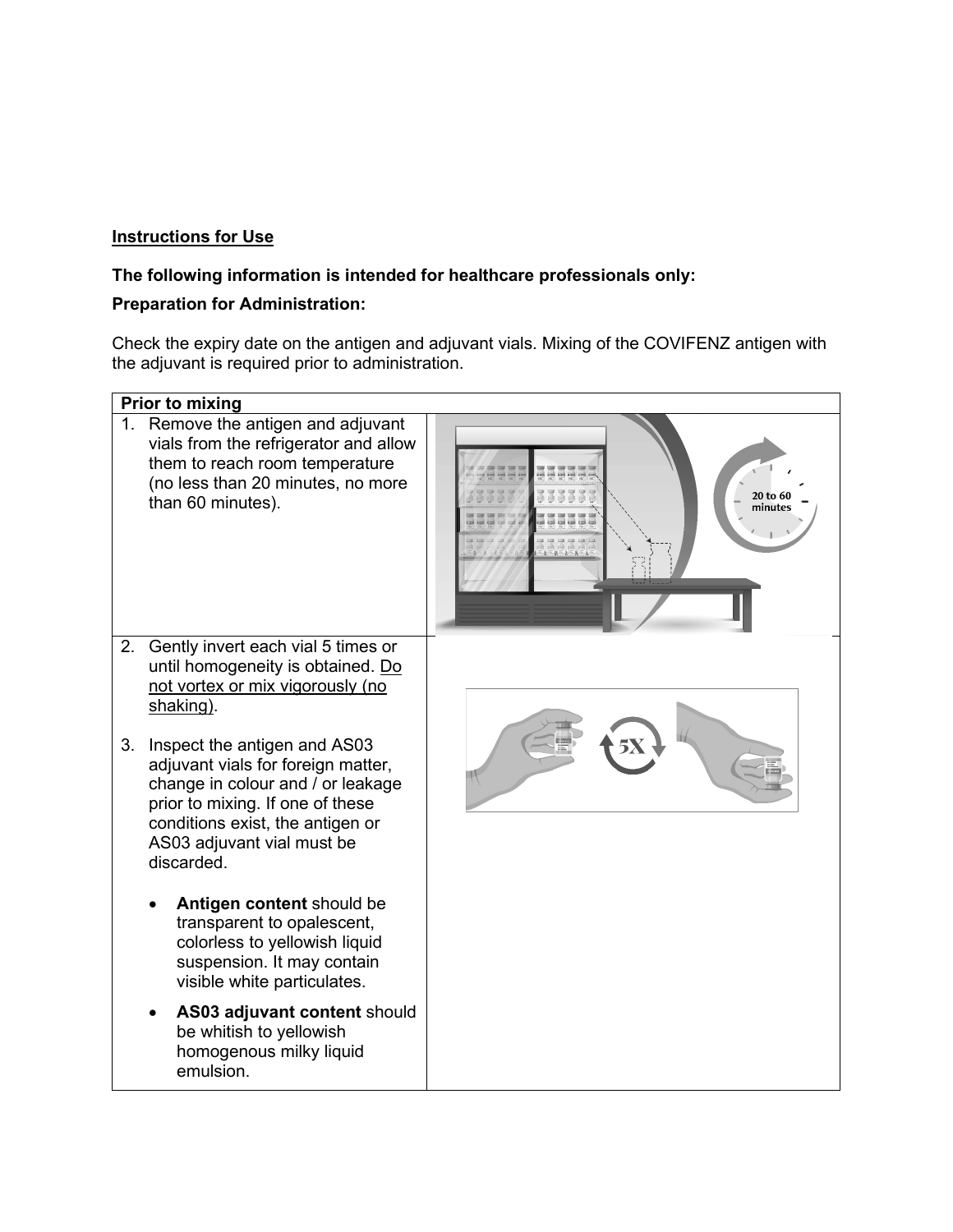#### **Mixing**

- 4. Strict adherence to aseptic techniques must be followed.
- 5. Hold and keep the adjuvant vial upside down. Use a 5 mL syringe (at least 21- gauge needle) to fully withdraw the entire content of the adjuvant vial and transfer it to the larger antigen vial.
- 6. Do not mix COVIFENZ with other vaccines / products in the same syringe.
- 7. Gently invert the vial containing the mixed content a minimum of 5 times or until homogeneity is obtained. Do not shake vials or mix vigorously.

The concentration of the mixed vaccine, an emulsion for injection is 7.5 mcg / mL.

- 8. Prior to use, inspect for foreign matter, change in colour and/or leakage. If one of these conditions exists, the vaccine must not be used.
	- The **mixed vaccine** should be a whitish to yellowish homogeneous milky liquid emulsion; otherwise, it must be discarded.
- 9. Record the time that the components were mixed on the antigen vial label.